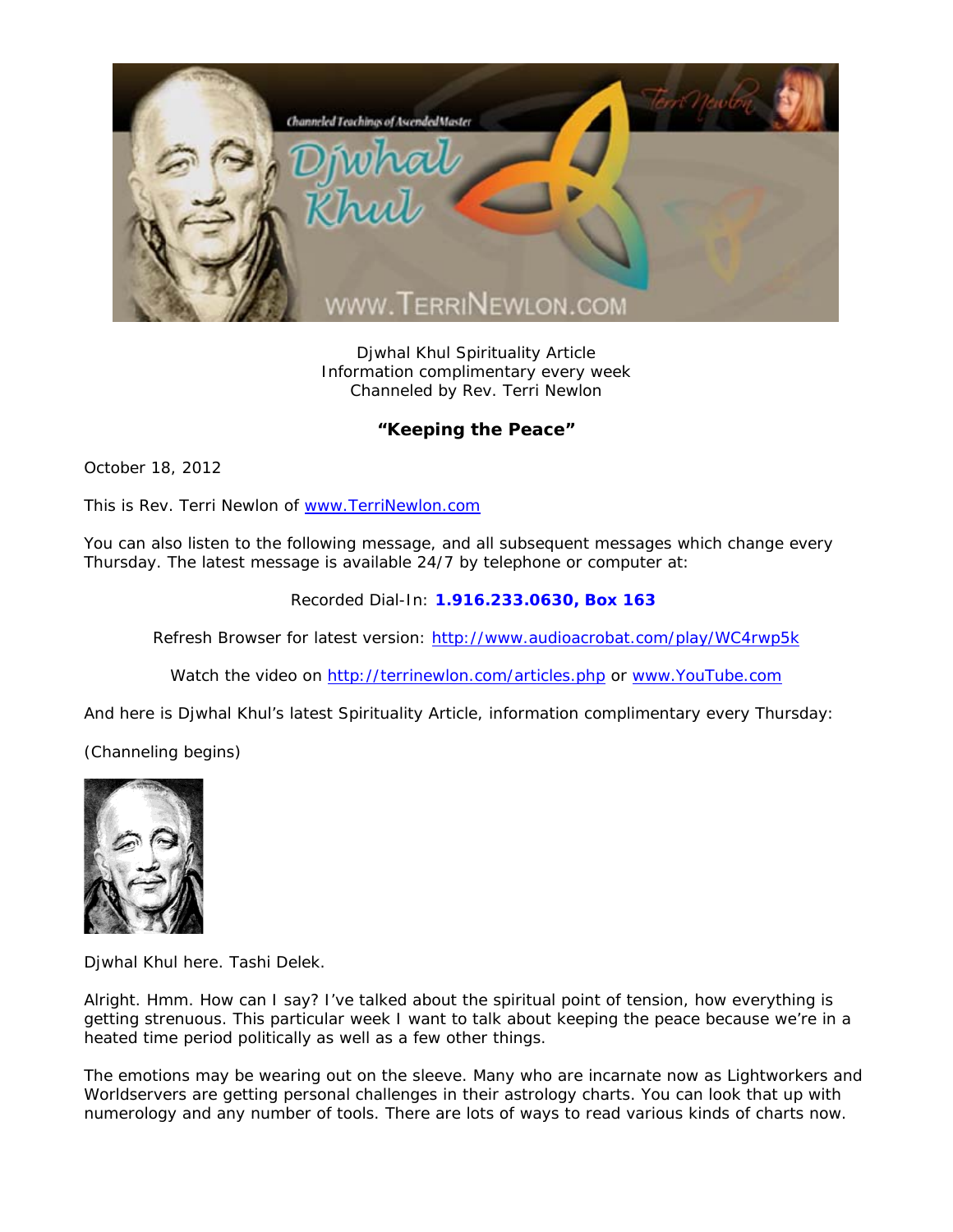So you're having this point of tension cosmically and most of you are having one personally as well.

In keeping the peace, it is first a state within your own self so find the peace within. And sometimes you have to just send out all the thoughts, all the feelings, reach for the still point within yourself. And then in terms of keeping the peace, say in a relationship, or in a workplace, or with your children, whatever it is, you want, then, to hold the peace within, grow it with each breath. You're just really sort of expanding that peaceful state and allowing it to exude from you so to speak.

Then practice with your voice, you can just practice this by yourself if you want, sounding out tones that are soothing. And it can be any words that you want, like "I choose speaking peacefully", "I choose being loving", "I choose Joy", "I keep the peace within". Just practice sort of having a certain tone of voice that's calming.

Then later you can speak in that tone of voice to other people. You can even practice on the dog or whatever it is, and I think that it will help you really stabilize your energies.

I might add to this that occasionally you realize that you have at least one really good disruptor in your life and you just don't want that energy any more. There are a few ways of handling that. If at all possible, you can just ask that person for what you need to say. "I really need peace and calm right now", or "I really need to walk away feeling good every time we get together," that sort of thing "and what I feel instead is I'm in a frenzy". You know that kind of thing.

If that doesn't work you may need to say "I just don't want our friendship any more" or "I need to have some space". Just sit with it; don't do anything rash. The key to that is never do it in the heat of the moment. Wait until you have had some time to process it out and then really think about what you want and what you don't want and do your best not to hurt the other person's feelings. They are having their own process too and everyone simply wants to feel loved. So do your best to keep the peace within and practice peaceful conversations with others as well.

Alright. As always, thank you and my love to you.

Djwhal Khul

Channeled by Rev. Terri Newlon www.TerriNewlon.com

(Spirituality Article, Transcribed by Micheline Ralet)

Training for Modern Mystics Channeled Teachings for Everyday Spirituality

© 2012 All Rights Reserved – Terri Newlon Inc.

Join our e-newsletter and get complimentary Spirituality Articles information every week.

Continuously Upgraded custom designed long distance ethers broadcast for anyone seeking Spiritual Enlightenment. Great for World Servers. Economically priced. http://terrinewlon.com/events\_sessions.php

About Reverend Terri:

Terri Newlon is a world renowned spiritual teacher and conscious voice channel for Ascended Master Djwhal Khul. Djwhal Khul has worked through numerous channels, including Madam H.P. Blavatsky and Alice A. Bailey, and is well known to spiritual students. His work through Terri began